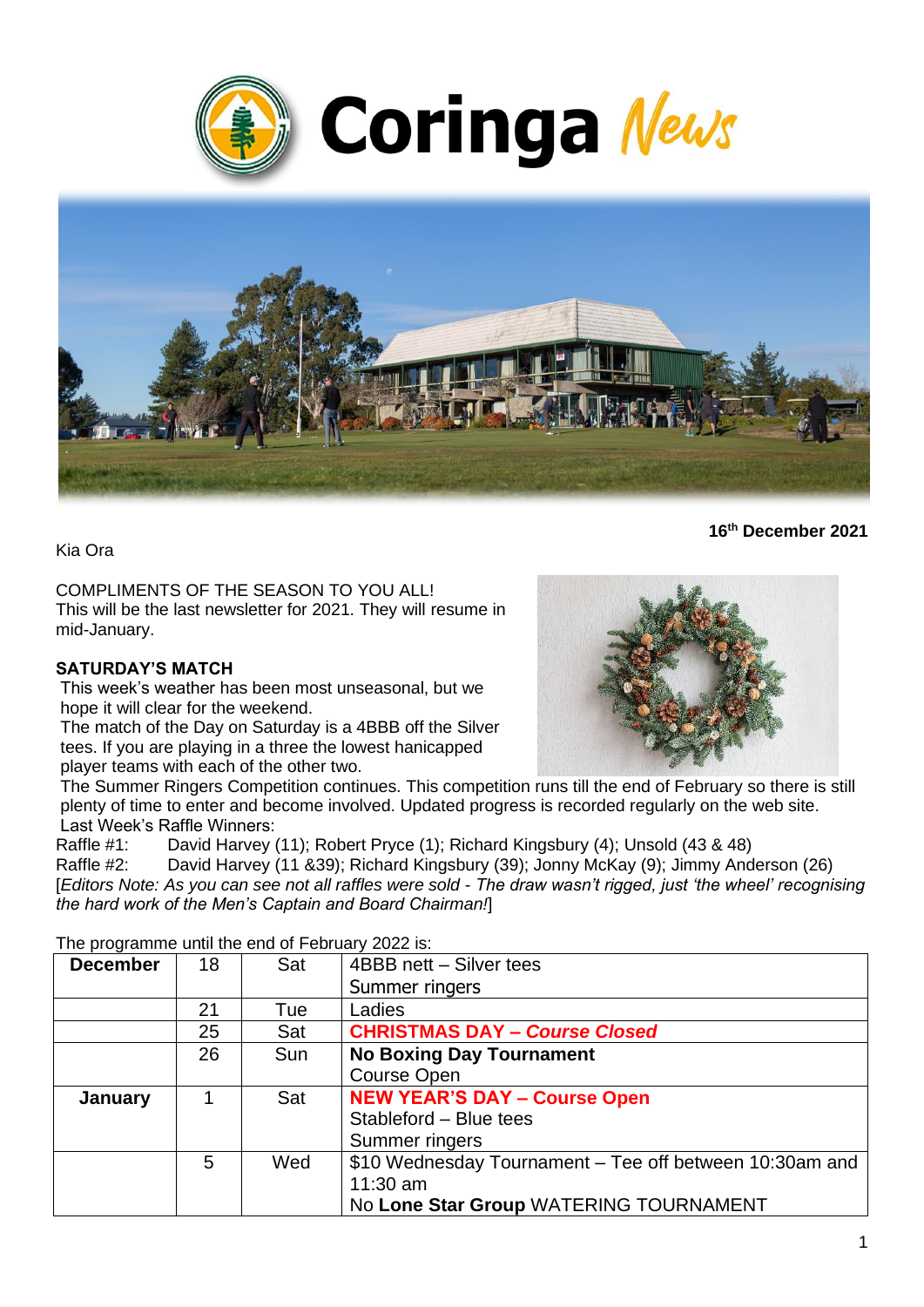|                 | 6              | Thu |                                                                       |
|-----------------|----------------|-----|-----------------------------------------------------------------------|
|                 |                |     | No Men's Group match.                                                 |
|                 | 8              | Sat | Stableford match - Blue / White tees                                  |
|                 |                |     | Summer ringers                                                        |
|                 | 13             | Thu | Ladies:                                                               |
|                 |                |     | Men: Opening Day - Stableford - White tees                            |
|                 | 15             | Sat | Stroke – White tees – Foley Cup Qualifying (16 to qualify on          |
|                 |                |     | handicap)                                                             |
|                 |                |     | Vets Cup 1 <sup>st</sup> Round                                        |
|                 |                |     |                                                                       |
|                 |                |     | Summer ringers                                                        |
|                 | 18             | Tue | Twilight $-1st$ round for 2022                                        |
|                 | 19             | Wed | WEDNESDAY TOURNAMENT - Stableford - Silver Tees                       |
|                 |                |     | - 11 am start; \$10 entry fee.                                        |
|                 | 20             | Thu | Ladies:                                                               |
|                 |                |     | Men: Par - Yellow tees                                                |
|                 | 22             | Sat | Par - Black / Silver tees                                             |
|                 |                |     |                                                                       |
|                 |                |     | 1 <sup>st</sup> round Foley Cup – Silver tees. (Competitors can go in |
|                 |                |     | match of the day.)                                                    |
|                 |                |     | Summer ringers.                                                       |
|                 | 25             | Tue | Ladies                                                                |
|                 |                |     | Twilight                                                              |
|                 | 26             | Wed | Ellesmere WEDNESDAY WATERING TOURNAMENT                               |
|                 | 27             | Thu | Ladies:                                                               |
|                 |                |     |                                                                       |
|                 |                |     | Men: Stableford - Yellow tees                                         |
|                 | 29             | Sat | <b>OPENING DAY - Teams Stableford Silver tees for men;</b>            |
|                 |                |     | Yellow Tees for women. \$10 entry; 10:00am multi-tee start            |
|                 |                |     | (Drawn fours).                                                        |
| <b>February</b> | 1              | Tue | Ladies                                                                |
|                 |                |     | Twilight                                                              |
|                 | $\overline{2}$ | Wed | Lone Star Group WATERING TOURNAMENT                                   |
|                 |                |     | Stableford - White Tees                                               |
|                 |                |     | 10.30 am start; (\$15 entry fee.)                                     |
|                 | 3              | Thu |                                                                       |
|                 |                |     | Ladies:                                                               |
|                 |                |     | Men: Stroke - Jerry Attrick Trophy - Yellow tees.                     |
|                 | 5              | Sat | Stroke - White tees.                                                  |
|                 |                |     | 2 <sup>nd</sup> round Foley Cup - Stroke - White tees                 |
|                 |                |     | Vets Cup 2 <sup>nd</sup> round                                        |
|                 |                |     | SHOOTOUT BEGINS - [\$20 entry fee for the whole year]                 |
|                 |                |     | Summer ringers.                                                       |
|                 | 6              | Sun | <b>Waitangi Day - Course Open</b>                                     |
|                 | 8              | Tue | Ladies                                                                |
|                 |                |     |                                                                       |
|                 |                |     | Twilight                                                              |
|                 | 9              | Wed | <b>Templeton Wednesday Tournament</b>                                 |
|                 | 10             | Thu | Ladies                                                                |
|                 |                |     | Men: Stableford - White tees                                          |
|                 | 12             | Sat | Stableford - Blue / White tees.                                       |
|                 |                |     | Semi Final Foley Cup.                                                 |
|                 |                |     | Waitangi Challenge - Colonials v. The Natives [held in                |
|                 |                |     | conjunction with match of the day]                                    |
|                 |                |     | Shootout                                                              |
|                 |                |     |                                                                       |
|                 |                |     | Summer ringers                                                        |
|                 | 14             | Mon | CANTERBURY VETS - Stroke [COURSE CLSED until 2 pm]                    |
|                 | 15             | Tue | Ladies                                                                |
|                 |                |     | Twilight                                                              |
|                 | 16             | Wed | WEDNESDAY TOURNAMENT - Stableford - Silver Tees                       |
|                 |                |     |                                                                       |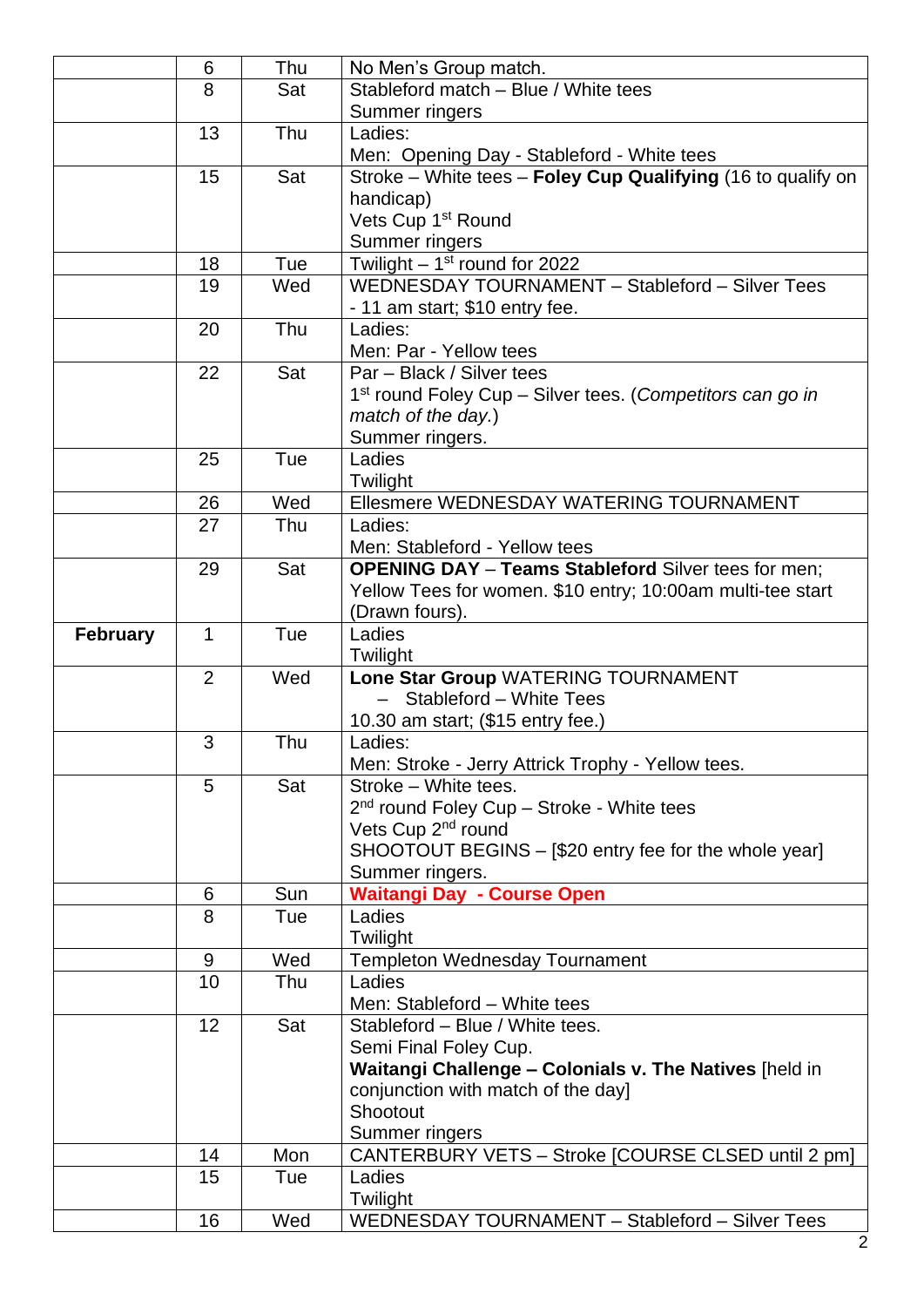|    |     | $-11$ am start; \$10 entry fee. |
|----|-----|---------------------------------|
| 17 | Thu | Ladies                          |
|    |     | Men: Par - Yellow tees          |
| 19 | Sat | Irish Stableford - Blue tees    |
|    |     | <b>Final Foley Cup</b>          |
|    |     | <b>Summer Ringers</b>           |
|    |     | Shootout.                       |

#### **COURSE NEWS**

It's wet – very, very, wet!!

With a couple of days of rain there hasn't been much chance to work around the course since Wednesday morning, and the guys might not be able to spend much time out on the course with the heavy mowing equipment this week (though Steve was there till 5pm on Tuesday trying to get as much grass mowed as he could before the weather hit)

The bad news is there's limited time to prep the course for the weekend, especially as this rain is forecasted to continue until Friday (but at least its fining up for the weekend). However, the good news is all this rain is going to mean the course will be in great condition well into summer, as the grass is going to just keep on growing.

The guys will be back on the mowers as soon as they get a chance, and working hard to stay on top of it all over the Xmas and New Year periods.

Fingers crossed for some fine weather over the holiday period – I think we've all had enough of this rain!!

#### **SUMMER RINGERS**

Round 2 of the Summer Ringers Competition was completed in conjunction with State of Origin competition last Saturday under overcast drizzly conditions with light rain appearing later in the afternoon affecting those later starters.

The course is looking great after the felling of the many shelter belts around the course and has really opened up the course for the better. Of course, some may think that the wrong trees have been removed but now stray shots will either be punished fully by the out of bounds. However, it also allows other stray shots to opposite fairways to get back onto your own fairway or greens without too much obstruction. From the looks of the slash that remains on the course, there will be plenty of mulch to be distributed around the course to beautify the surroundings.

Jerry Kuipers continues to lead the field of now 41 (room for more to join in) with six new entries after round 2 with a net score of 58.05, an improvement of 7.75...a net 3.0 advantage over John Maasch who moves up one spot on 61.05, followed by Isaac Preece who slips a spot to third place, a further 0.95 behind. The next 19 players are only separated by 6.0 shots. There were an additional 19 birdies recorded by the Ringers field, with Isaac Preece attaining the eagle and three birdies and Spencer Wicks and David Harvey next with three birdies each, followed by Albert Yee with two birdies.

The weather for Round 3 is again not looking the brightest with some light rain and cloudy conditions overhead, with a high of 18 forecasted, not the summer weather we were expecting. Hopefully this won't deter us hardy golfers from getting out on the course and making a determined effort to beat the course and ones handicap.

If you haven't already entered, **it's not too late (there's 11 rounds left)...come and join in on the FUN...just add your name on the entry sheet in the Pro Shop and pay the entry fee of \$10, along with the Match of the Day fee**...if you played and entered the match of the day of the previous week then that scorecard will be included...play your game and enjoy the friendly rivalry and banter each week as the competition progresses to its finale.

See you out there on Saturday and Happy Golfing. Kevin King -Ringers Organiser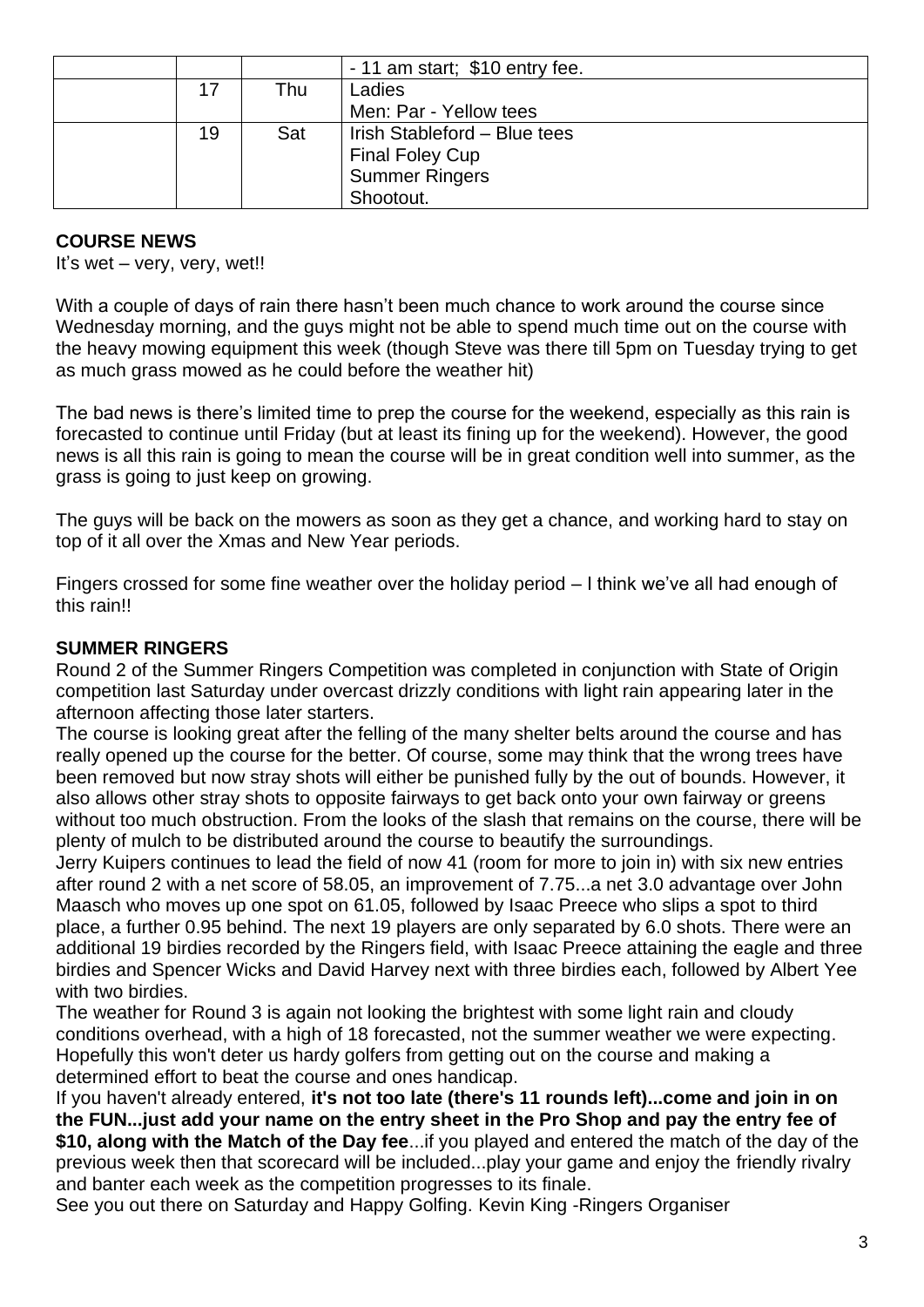# **CLUB NEWS**

#### **New Members**

We welcome the following three new members this week:

Andrew Barlow **Parker Park Mike Patton** 

Do not hesitate to ask from the pro shop or any of the members how the club functions and the different competitions we run throughout the week. Most importantly do enjoy your time at Coringa.

## **From the Café / Bar**

Members, please note that with the Christmas / New Year break ahead, the beer kegs will not be reordered until next year. The stock remaining will be allowed to go 'out-of-stock' to reduce the wastage of kegs during the holiday period when the café is closed.

Your understanding of this situation will be greatly appreciated, and we hope that this doesn't cause too much of a disruption to your regular drinking. There is enough stock / kegs for about two weeks.

 $FYI$  – the last day for the Café / Bar this year is Sunday 19<sup>th</sup> of December, with it reopening on the 8<sup>th</sup> of January.

However, Barry and Derrick will be selling food and drinks out of the Pro shop over this period **Murita** 

Bar Manager

## **INTERCLUB**

## **Over 50's**

The Coringa Over 50's Team remains frontrunners after round 3 by 13 strokes of the Canterbury Golf Interclub Competition.

The competition is a 4-man Team event (3 best Gross scores counted) made up of 24 Teams. The team played at Avondale on Sunday 12th December pipping the 2nd placed team (Arch-rivals and previous winners - Christchurch GC) by 2 strokes. ChCh GC even resorted to recruiting current Canterbury Masters Players, Jason Sincock and ex-NZ rep John Sanders, but the Coringa boys managed to hold their nerve with the following Gross scores -

Lin Wang 72 John Rademakers 75 Mike James 75 (last minute Super Sub who missed a hole in one opportunity by millimetres) Paul Hansen 76

Although it's early days we look forward to the next match at Waitikiri on the 9<sup>th</sup> of January 2022 where we will hopefully have the skills of the in-form Scott Ritchie to match Christchurch's Team of Stars.

John Rademakers – Player / Manager

## **Metro A**

Metro A played at Coringa last Sunday against our neighbours McLean's Island, we had a 4 all draw. Winners were Isaac Preece, Daniel Bushby, Roy Wang and James Willetts. Isaac and I played together and anyone that has played with us know we talk a lot. We chewed the ears off our opposition, and both won 4 and 3 each of us only losing 1 hole all day. Daniel was 4 down at one point but battled back to win 1 up (nice) but our player of the day was Roy. It was getting pretty tense we had 3 wins and I was looking around for another win but everybody was down, Roy was in trouble 3 down! He must have found a telephone booth somewhere on the course and changed into his tights and cape because Roy won the last 4 to win 1 up and save the team from a loss. The result keeps the team in the hunt, in  $2<sup>nd</sup>$  place in a very tight competition, but in the New Year our last 4 games are away from home so it will be

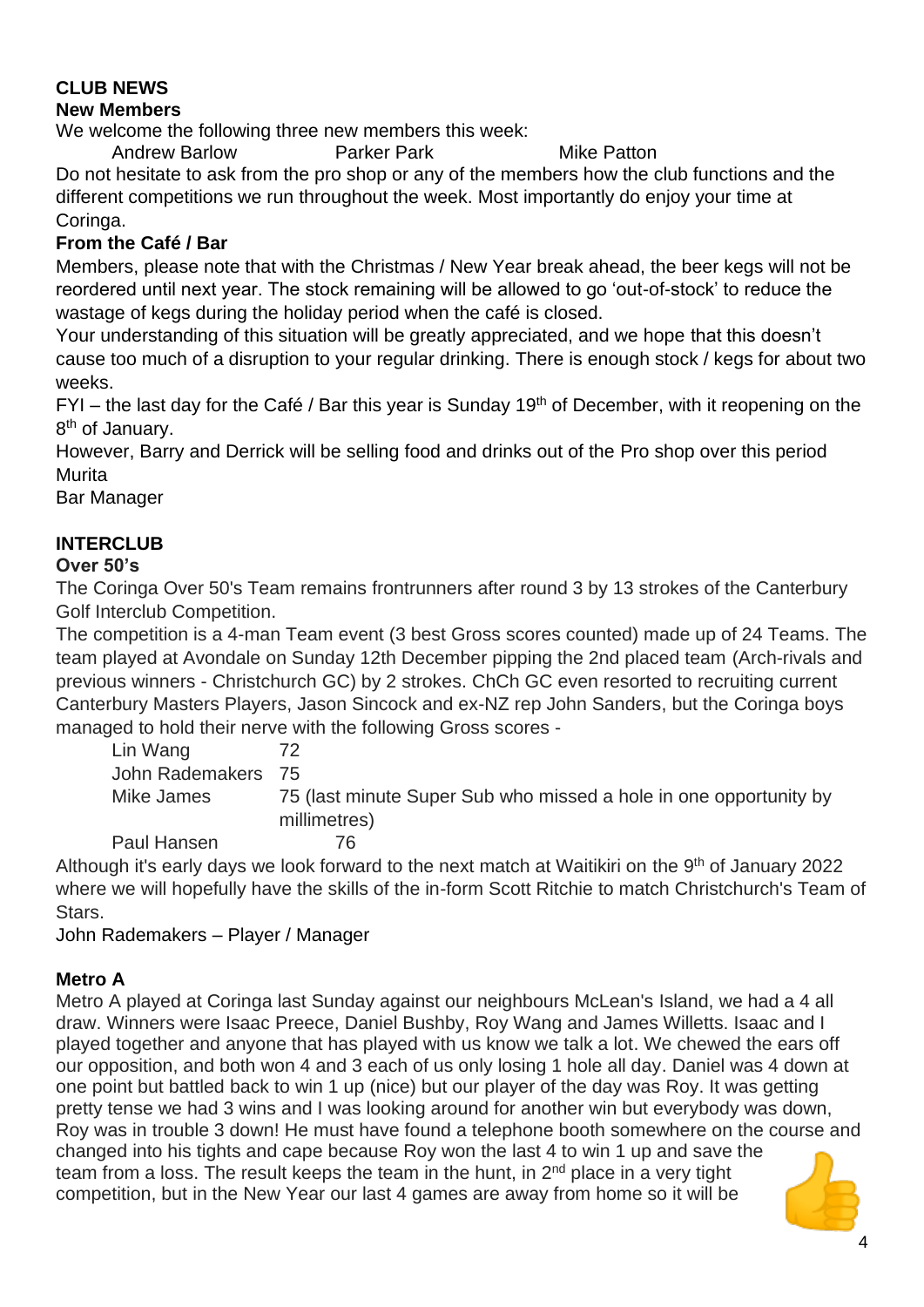tough for us to make top 4 and qualify for the playoffs. At least we still have a very good chance if we can perform!

Once again I have to thank everyone who has played so far this year I am grateful of the effort and enthusiasm and the good sportsmanship shown by every person that has played. Have a wonderful Christmas, James Willetts - Player / Manager

#### **Presidents**

The President's team have their last match before the Christmas break this Sunday. It is a home match v. Harewood. They are currently in  $5<sup>th</sup>$  place but only 2 points behind the leading team.

#### **MEN'S REPORT**

This Saturday, the 18<sup>th</sup> of December, is the start of the Christmas and New Year programme with often fewer members playing. We have a 4BBB nett competition off the Silver tees for men and Yellow tees for women. There will be only one fifty number raffle to purchase.

Last Saturday, the 11<sup>th</sup> of December, was the postponed State of Origin Match between the Crusader and Highlander supporters off the Blue and Silver tees for men and Yellow tees for women. What a fabulous turnout with Vance managing nine matches from the morning group and the rest from the afternoon group. The result was a convincing ten all draw to the Crusaders, therefore the holders Crusaders' colours remain up over the coming year! The draw came down to David Cross taking on both Bill West and good old Robbo (John Robinson) as they were playing only as a three. David won both matches and those two wins meant the Crusaders retain the trophy for another year! David obviously played very well winning the Irish Stableford Silver Division Two competition with 87 points. In the Silver Division One competition Geoff Miller won with 83 points and Paul Snape who had been out of form or love with his new clubs, came storming back with a great score of 80 points. Well done all and it was great to see Dean Morris back out after breaking a leg recently.

Individual match scores with Crusader names first:

Dean Morris lost to Clinton Chase Vance Heteraka drew with Murray Angus Ollie Shea defeated Bobby Pratt Alan Wicks lost to Gordy McCoy Spencer Wicks lost to Mal Ashton Kevin King lost to Albert Yee Trevor Lee defeated Graeme Falloon David Cross defeated Bill West David Cross defeated John Robinson Keith Yardley lost to Jerry Kuipers Peter Marsh defeated Brian Docherty Geoff Miller defeated Kevin Walker Olly Snape lost to Andrew Wight John McCabe lost to Robert Pryce John Brettell lost to Greg Carr Walter Scott lost to Peter McKay John Maasch drew with John Matthews Chris Cottrell lost to Phil Olsen Grant Morris defeated Garry Puddy Richard Kingsbury drew with Rob Gillespie David Harvey defeated Johnny McKay Paul Snape defeated John Gaw Paul Hansen defeated Scott Ritchie

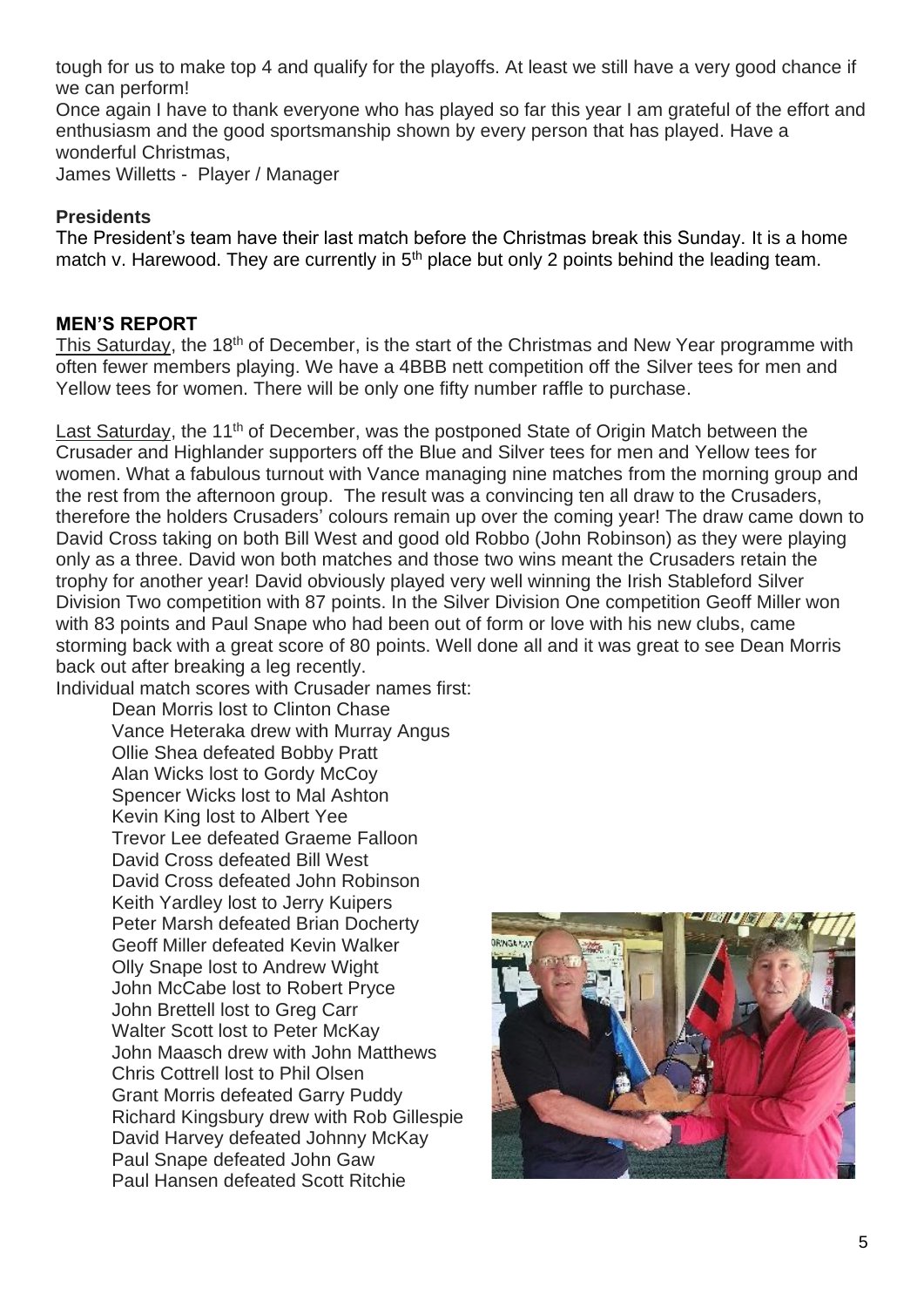What a great mix of people playing in the competition. Come on next year, let's see if we can mix it up even more and get away from the familiarity some feel they need! Thanks, Vance, for organising the morning group and I think its success is something the match committee can consider for other match play competitions or events in the future!

The Jackpot was won by Isaac Preece (#5 & #13 – a \$100 pay out) and the Birdie Hole, number 17, was not struck. The Nett Eagle Hole, number 1, was picked up by John Gaw and Trevor Lee a nice \$44 each.

The full results are available on the website.

As part of the prize giving, I presented a half ham each to Paul Snape and Russell McGregor for all the hard work they have put into the course and clubrooms throughout the year. We all can see the improvement in the club house and around the course. Thanks guys, and thanks to the many helpers who have worked under their direction in the past 12 months! The money raised through the raffles paid for presentations, so get out there and buy the raffles. Please remember the COVID rules around the Pro-shop and clubrooms as directed by the board!

#### Canterbury Representative Mel Newburn:

What a highlight for Mel and the other members of the Canterbury Women's National Championship side to finish a very close second to Wellington in the final at the Timaru Golf Club last weekend. The side got into the final after a very tense semi-final where they beat the previously unbeaten tournament favourite Bay of Plenty.

Mel obviously played very well, and it was a huge effort by the team to get through to the semi and then narrowly losing the final 3½ games to 1½. I'm sure the side played their final in the semi. Well done Mel and you represent the club with so much passion! [*See more below]*

#### Meat/ Closest to Pin Wine/ Raffle Prizes:

There are still a number of members who have not picked up their meat and wine prizes. Murita will put the unclaimed prizes down in the Pro-Shop, so if you have and unclaimed prize you can ask Barry or Derrick in the pro shop for it, Barry.

| Hancock's Wine, Spirit & Beer Merchants |
|-----------------------------------------|
|                                         |
| Saturday 25 December (Course Closed)    |
| 26 December.                            |
| 1 January (Normal Saturday Match)       |
| 5 January (\$10 Tournament)             |
|                                         |

#### Comment:

Well here we are almost at Christmas and the New Year (2022)! What a year 2021 has been for the club! So many positive things have happened and are being put in place for the future, with a strategic plan, and the arrival of new equipment for the green staff to continue to improve the course. These things could not be happening if it was not for you members! Whether you are one of the few originals, or one of the many new members, your involvement within the club and it's programmes is very important. Golf is such a funny sport! It's often not the golf that attracts us to come out week after week, it's the community or company we enjoy with each other, and this is what brings us back. Coringa has so many great personalities. We have a course, a club, and a community to be proud of! Please enjoy your break and return ready to take the money off the match committee! If you are around over the Christmas break we will still be having the normal Saturday matches, so come out and enjoy the course which is looking and playing fabulously! David Harvey Men's Captain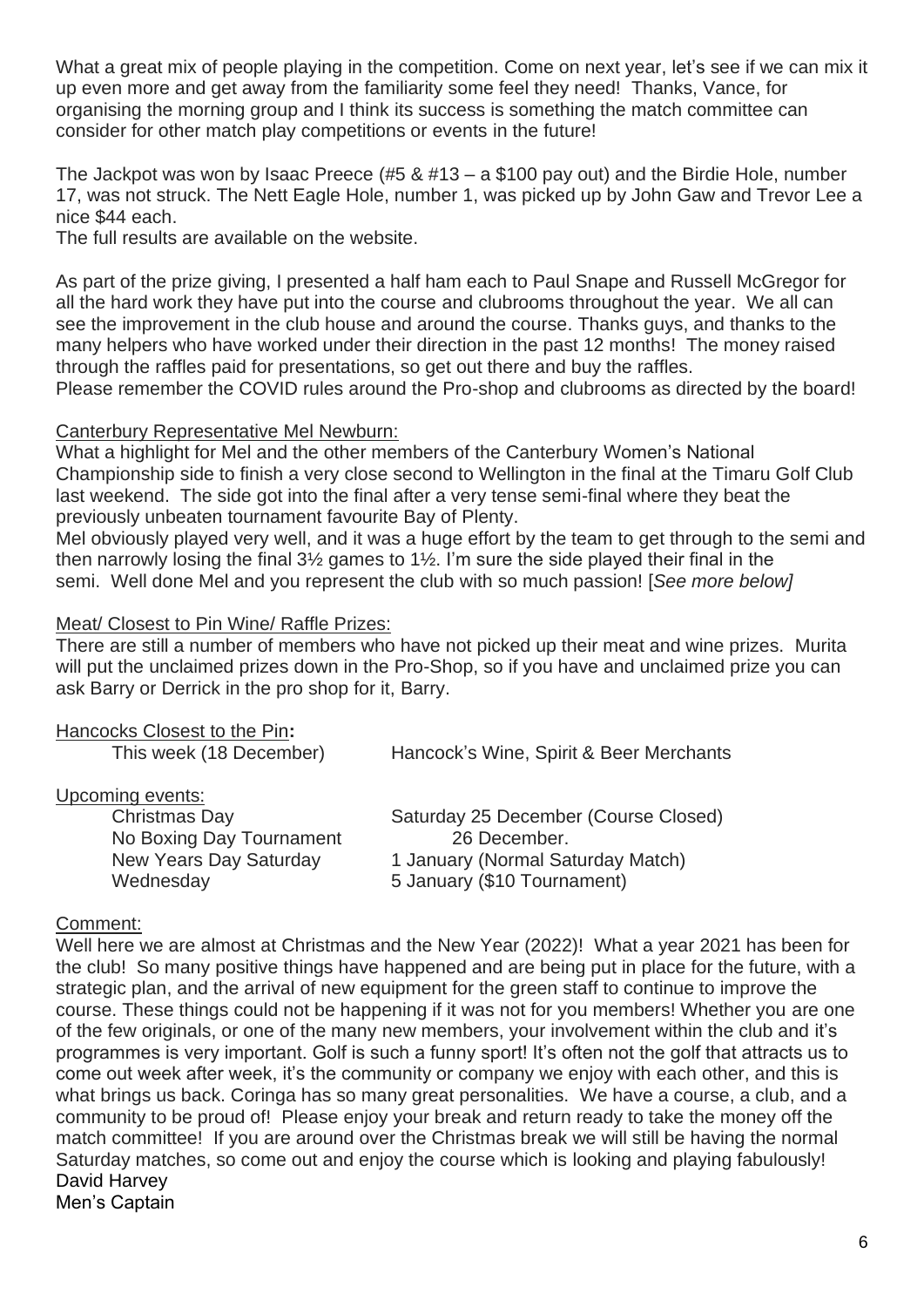## **LADIES REPORT**

#### **Twilight**

Wow! What am amazing twilight to end the year with. There were 60 players with a sprinkling of lady players amongst them. The weather held off apart from a brief shower halfway around, making it a pleasant evening.

We were given an extra 2 Stablefords if we wore a Christmas hat. First in the ladies was Tracey with 22 Stablefords +2, second was Fay with 21 Stablefords+2.

This was followed by an amazing Christmas meal prepared by our lovely Murita and all her helpers

Twilight starts back on the 18<sup>th</sup> of January 2022

Wishing you all the best for the festive season. Make sure you put in your calendar Opening day on **Thursday** 20th January, with the Rynne Rumble See you then Anne Morgan



## **NEW ZEALAND INTERPROVINCIAL WOMEN'S TOURNAMENT - 2021**

Mel Newburn pictured with the very successful Canterbury Women's Interprovincial team that finished 2<sup>nd</sup> at the New Zealand Women's Interprovincial competition at Timaru last week.

After finishing 4<sup>th</sup> after the round robin games, they beat the previously unbeaten Bay of Plenty in the semi-final but were narrowly beaten 3.5. to 1.5 in a very close final with Wellington, (two key matches being decided for Wellington at the 18<sup>th</sup> hole). Congratulations Mel – you do Coringa proud!!



#### **WEDNESDAY GOLF**

The weather has been anything but golfing weather this week and hopefully we will see an improvement soon. It has meant there was no Wednesday golf this week but will be beginning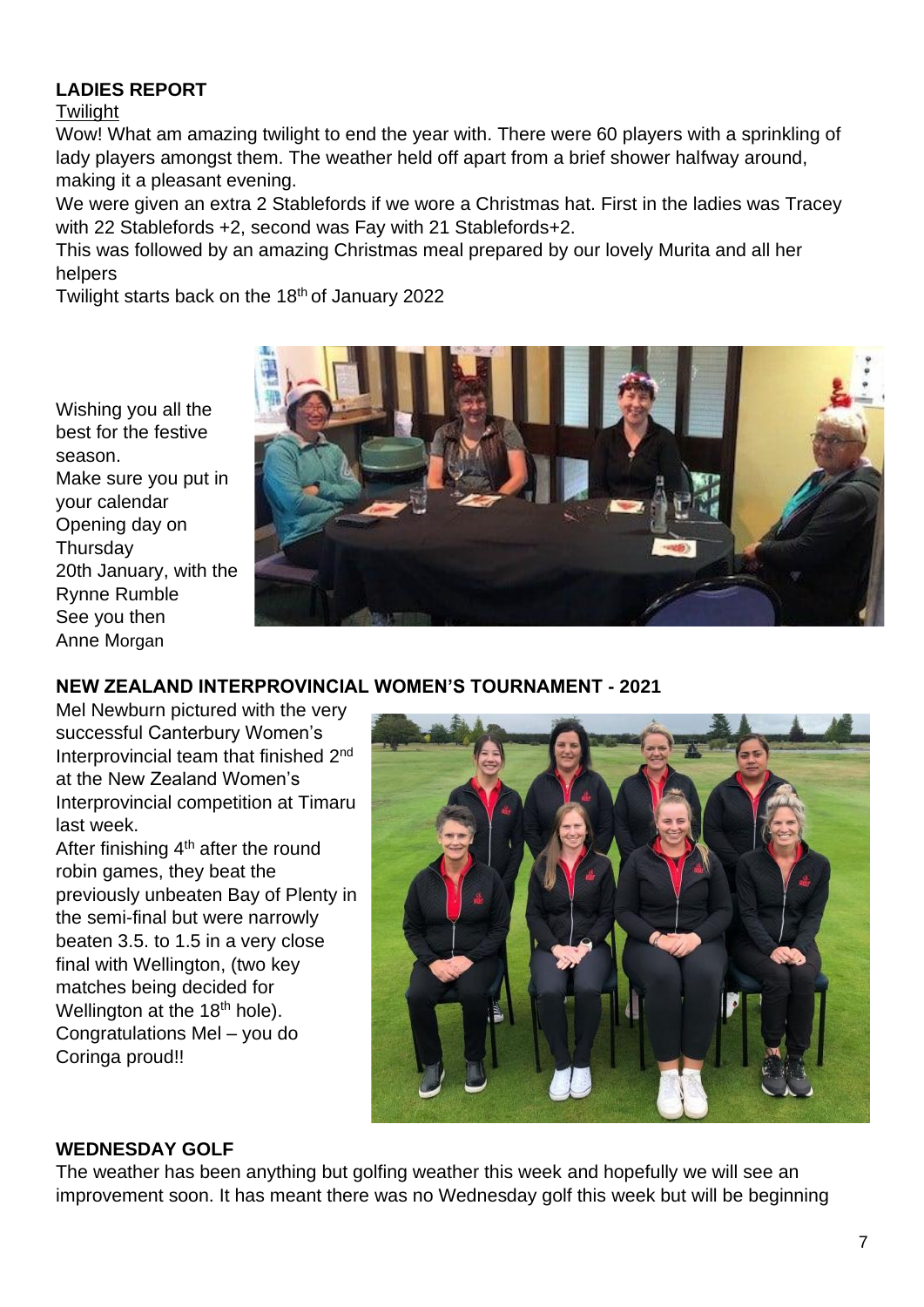early in the New Year with a \$10 tournament on the first Wednesday of the year. So, if you are free turn up at 10:30 for another great day on the golf course!

## **THURSDAY MEN'S GOLF**

The adverse weather has meant a postponement till next Thursday of the Christmas match for the Burt Fifield Trophy. The café will be shut, but drinks (and food) are still available from the pro shop. – AND there are the usual Christmas prizes!! See you all there!

## **TWILIGHT 2021-2022**